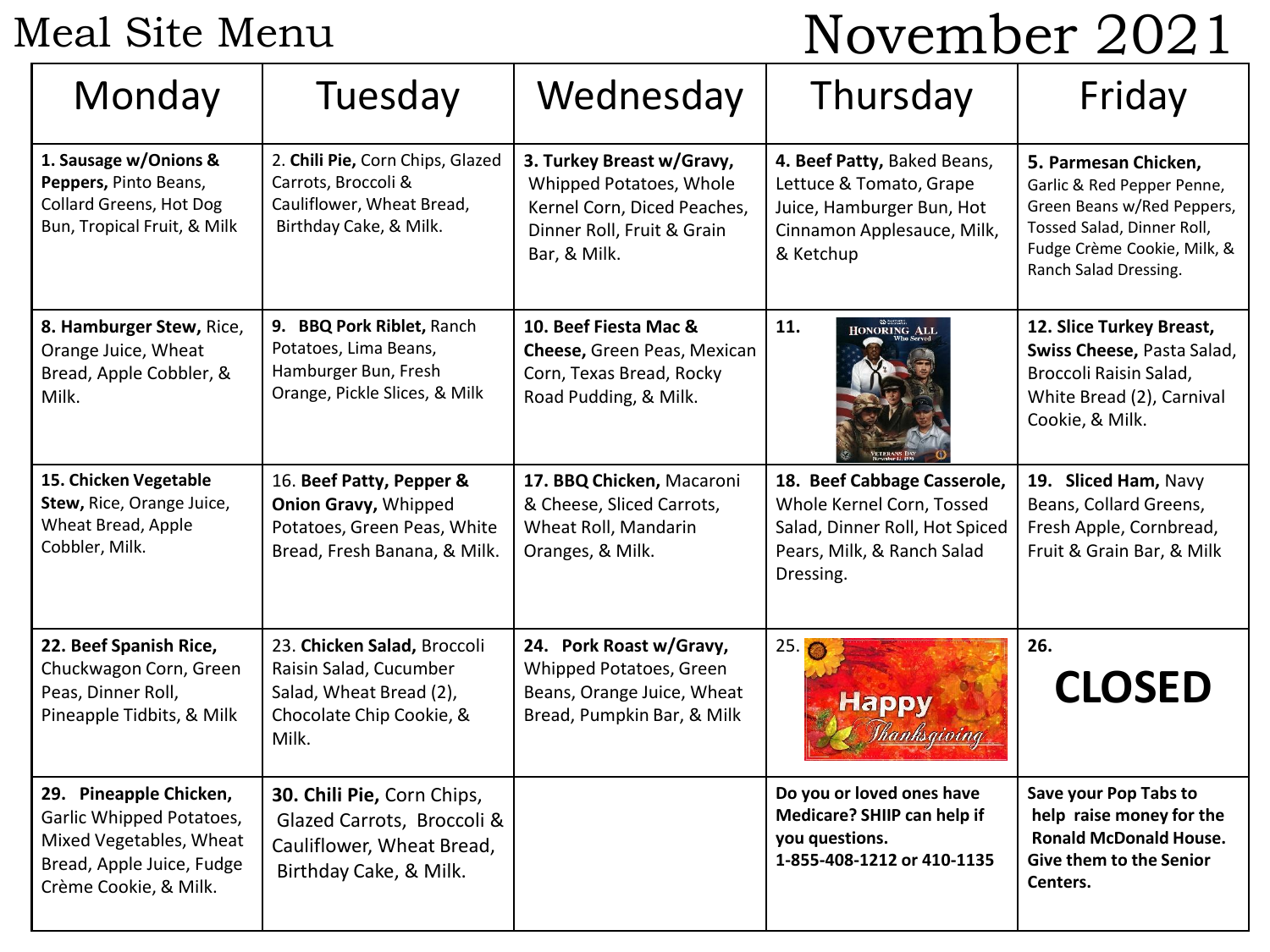## East Rockingham Meal Site East Rockingham Meal Site<br>135 Safie 6<sup>th</sup> Street, Rockingham, NC 28379 November 2021 910-997-8225

| Monday                                                                                                                              | Tuesday                                                                                                                | Wednesday                                                                                                                         | Thursday                                                                                                                              | Friday                                                                                                                                                                 |
|-------------------------------------------------------------------------------------------------------------------------------------|------------------------------------------------------------------------------------------------------------------------|-----------------------------------------------------------------------------------------------------------------------------------|---------------------------------------------------------------------------------------------------------------------------------------|------------------------------------------------------------------------------------------------------------------------------------------------------------------------|
| 1. Sausage w/Onions &<br>Peppers, Pinto Beans,<br>Collard Greens, Hot Dog Bun,<br>Tropical Fruit, & Milk                            | 2. Chili Pie, Corn Chips, Glazed<br>Carrots, Broccoli &<br>Cauliflower, Wheat Bread,<br>Birthday Cake, & Milk.         | 3. Turkey Breast w/Gravy,<br>Whipped Potatoes, Whole<br>Kernel Corn, Diced Peaches,<br>Dinner Roll, Fruit & Grain<br>Bar, & Milk. | 4. Beef Patty, Baked Beans,<br>Lettuce & Tomato, Grape<br>Juice, Hamburger Bun, Hot<br>Cinnamon Applesauce, Milk,<br>& Ketchup        | 5. Parmesan Chicken, Garlic<br>& Red Pepper Penne, Green<br>Beans w/Red Peppers, Tossed<br>Salad, Dinner Roll, Fudge<br>Crème Cookie, Milk, &<br>Ranch Salad Dressing. |
| 8. Hamburger Stew, Rice,<br>Orange Juice, Wheat Bread,<br>Apple Cobbler, & Milk.                                                    | 9. BBQ Pork Riblet, Ranch<br>Potatoes, Lima Beans,<br>Hamburger Bun, Fresh<br>Orange, Pickle Slices, & Milk            | 10. Beef Fiesta Mac &<br>Cheese, Green Peas,<br>Mexican Corn, Texas Bread,<br>Rocky Road Pudding, & Milk.                         | 11.<br><b>JONORING ALL</b>                                                                                                            | 12. Slice Turkey Breast,<br>Swiss Cheese, Pasta Salad,<br>Broccoli Raisin Salad, White<br>Bread (2), Carnival Cookie,<br>& Milk.                                       |
| 15. Chicken Vegetable Stew,<br>Rice, Orange Juice, Wheat<br>Bread, Apple Cobbler, Milk.                                             | 16. Beef Patty, Pepper &<br><b>Onion Gravy, Whipped</b><br>Potatoes, Green Peas, White<br>Bread, Fresh Banana, & Milk. | 17. BBQ Chicken, Macaroni<br>& Cheese, Sliced Carrots,<br>Wheat Roll, Mandarin<br>Oranges, & Milk.                                | 18. Beef Cabbage Casserole,<br>Whole Kernel Corn, Tossed<br>Salad, Dinner Roll, Hot<br>Spiced Pears, Milk, & Ranch<br>Salad Dressing. | 19. Sliced Ham, Navy<br>Beans, Collard Greens,<br>Fresh Apple, Cornbread,<br>Fruit & Grain Bar, & Milk                                                                 |
| 22. Beef Spanish Rice,<br>Chuckwagon Corn, Green<br>Peas, Dinner Roll, Pineapple<br>Tidbits, & Milk                                 | 23. Chicken Salad, Broccoli<br>Raisin Salad, Cucumber<br>Salad, Wheat Bread (2),<br>Chocolate Chip Cookie, &<br>Milk.  | 24. Pork Roast w/Gravy,<br>Whipped Potatoes, Green<br>Beans, Orange Juice, Wheat<br>Bread, Pumpkin Bar, & Milk                    | 25 <sub>6</sub><br><b>Happy</b><br>Thanksgiving                                                                                       | 26.<br><b>CLOSED</b>                                                                                                                                                   |
| 29. Pineapple Chicken,<br>Garlic Whipped Potatoes,<br>Mixed Vegetables, Wheat<br>Bread, Apple Juice, Fudge<br>Crème Cookie, & Milk. | 30. Chili Pie, Corn Chips,<br>Glazed Carrots, Broccoli &<br>Cauliflower, Wheat Bread,<br>Birthday Cake, & Milk.        |                                                                                                                                   | Do you or loved ones have<br>Medicare? SHIIP can help if<br>you questions.<br>1-855-408-1212 or 410-1135                              | Save your Pop Tabs to<br>help raise money for the<br><b>Ronald McDonald House.</b><br><b>Give them to the Senior</b><br>Centers.                                       |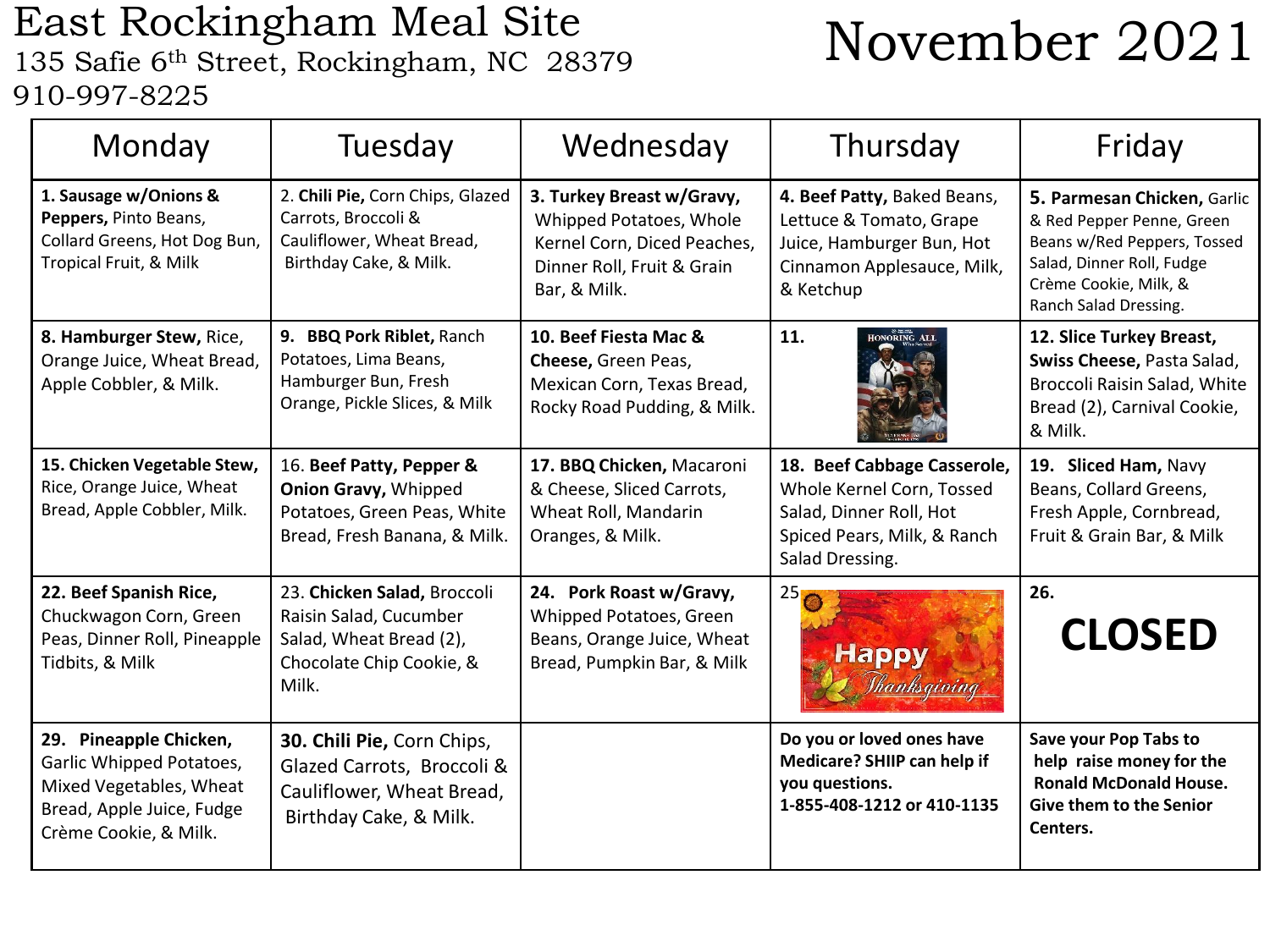# Ellerbe Meal Site<br>306 Millstone Road, Ellerbe, NC 28338 November 2021 910-652-6006

| Monday                                                                                                                              | Tuesday                                                                                                                   | Wednesday                                                                                                                            | Thursday                                                                                                                                 | Friday                                                                                                                                                              |
|-------------------------------------------------------------------------------------------------------------------------------------|---------------------------------------------------------------------------------------------------------------------------|--------------------------------------------------------------------------------------------------------------------------------------|------------------------------------------------------------------------------------------------------------------------------------------|---------------------------------------------------------------------------------------------------------------------------------------------------------------------|
| 1. Sausage w/Onions &<br>Peppers, Pinto Beans,<br>Collard Greens, Hot Dog<br>Bun, Tropical Fruit, & Milk                            | 2. Chili Pie, Corn Chips,<br>Glazed Carrots, Broccoli &<br>Cauliflower, Wheat Bread,<br>Birthday Cake, & Milk.            | 3. Turkey Breast<br>w/Gravy, Whipped<br>Potatoes, Whole Kernel<br>Corn, Diced Peaches,<br>Dinner Roll, Fruit & Grain<br>Bar, & Milk. | 4. Beef Patty, Baked<br>Beans, Lettuce & Tomato,<br>Grape Juice, Hamburger<br>Bun, Hot Cinnamon<br>Applesauce, Milk, &<br>Ketchup        | 5. Parmesan Chicken, Garlic &<br>Red Pepper Penne, Green Beans<br>w/Red Peppers, Tossed Salad,<br>Dinner Roll, Fudge Crème Cookie,<br>Milk, & Ranch Salad Dressing. |
| 8. Hamburger Stew, Rice,<br>Orange Juice, Wheat<br>Bread, Apple Cobbler, &<br>Milk.                                                 | 9. BBQ Pork Riblet, Ranch<br>Potatoes, Lima Beans,<br>Hamburger Bun, Fresh<br>Orange, Pickle Slices, &<br>Milk            | 10. Beef Fiesta Mac &<br>Cheese, Green Peas,<br>Mexican Corn, Texas<br>Bread, Rocky Road<br>Pudding, & Milk.                         | 11.<br>HONORING ALL                                                                                                                      | 12. Slice Turkey Breast, Swiss<br>Cheese, Pasta Salad, Broccoli<br>Raisin Salad, White Bread (2),<br>Carnival Cookie, & Milk.                                       |
| 15. Chicken Vegetable<br>Stew, Rice, Orange Juice,<br>Wheat Bread, Apple<br>Cobbler, Milk.                                          | 16. Beef Patty, Pepper &<br><b>Onion Gravy, Whipped</b><br>Potatoes, Green Peas,<br>White Bread, Fresh<br>Banana, & Milk. | 17. BBQ Chicken,<br>Macaroni & Cheese,<br>Sliced Carrots, Wheat Roll,<br>Mandarin Oranges, &<br>Milk.                                | 18. Beef Cabbage<br>Casserole, Whole Kernel<br>Corn, Tossed Salad,<br>Dinner Roll, Hot Spiced<br>Pears, Milk, & Ranch Salad<br>Dressing. | 19. Sliced Ham, Navy Beans,<br>Collard Greens, Fresh Apple,<br>Cornbread, Fruit & Grain Bar, &<br>Milk                                                              |
| 22. Beef Spanish Rice,<br>Chuckwagon Corn, Green<br>Peas, Dinner Roll,<br>Pineapple Tidbits, & Milk                                 | 23. Chicken Salad,<br>Broccoli Raisin Salad,<br>Cucumber Salad, Wheat<br>Bread (2), Chocolate Chip<br>Cookie, & Milk.     | 24. Pork Roast w/Gravy,<br>Whipped Potatoes, Green<br>Beans, Orange Juice,<br>Wheat Bread, Pumpkin<br>Bar, & Milk                    | 25.<br><b>Happy</b><br><u>Shanksgiving</u>                                                                                               | 26.<br><b>CLOSED</b>                                                                                                                                                |
| 29. Pineapple Chicken,<br>Garlic Whipped Potatoes,<br>Mixed Vegetables, Wheat<br>Bread, Apple Juice, Fudge<br>Crème Cookie, & Milk. | 30. Chili Pie, Corn<br>Chips, Glazed Carrots,<br>Broccoli & Cauliflower,<br>Wheat Bread, Birthday<br>Cake, & Milk.        |                                                                                                                                      | Do you or loved ones have<br>Medicare? SHIIP can help<br>if you questions.<br>1-855-408-1212 or 410-<br>1135                             | Save your Pop Tabs to<br>help raise money for the<br><b>Ronald McDonald House.</b><br><b>Give them to the Senior</b><br>Centers.                                    |